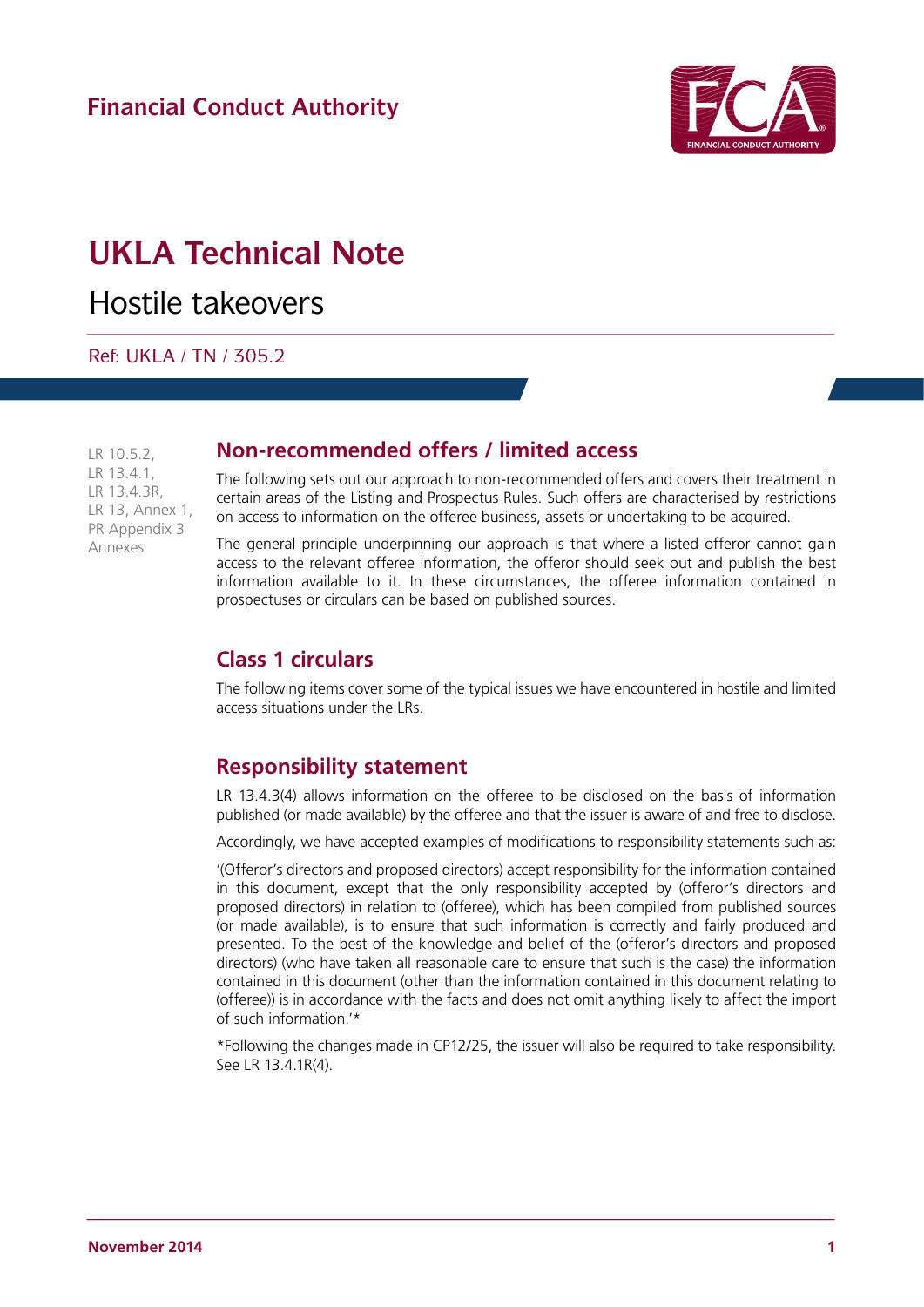#### **LR 13 Annex 1 statements**

LR 13 Annex 1 statements for material contracts, litigation and significant change required on the offeree are also usually modified using the phrase:

'As far as (offeror) is aware, having regard to published information…'

## **Pro forma financial information**

We would not normally expect to see pro forma financial information included in a circular where a listed offeror does not have access to the relevant offeree information. This is because it is not normally possible for the reporting accountants to confirm, as required by PR Appendix 3 Annex 2 item 7(b)(as applied by LR 13.3.3) that the information is compiled on a consistent basis with the accounting policies of the issuer. In these cases, we would expect that LR 13.4.1(5) is addressed via a narrative description covering the expected effect of the takeover or merger on the earnings or assets and liabilities of the group rather than through the use of pro forma financial information.

## **The '28-day circular'**

LR 13.4.3(5) requires publication of a circular within 28 days of the offer being declared wholly unconditional. Any material change or addition to the rest of the original information should be included within this 28-day circular.

It is important to highlight that LR 13.4.3(5) requires that the supplementary circular gives details of any change or addition to other information disclosed in the class 1 circular which is material in relation to the listed company.

Therefore, in practice, issuers and sponsors should consider the need to undertake due diligence on other target information as soon as access has been granted. This work, for example, could include reviewing a target company's accounts based on the issuer's accounting policies and reviewing a competent person's report that was produced from publicly available information on a target mineral company. If there are material changes in these areas since the publication of the class 1 circular, then details are required to be given in the supplementary circular. Where there have been no material changes, the sponsor or adviser should confirm this to us in writing.

To approve the 28-day circular, we require an updated sponsor conflicts form and a new sponsor declaration on the production of a circular (see LR 13.2.4R). We recognise that, in certain circumstances, to start applying the 28-day deadline could be unrealistic due to the extent of the work involved. In these situations we would invite issuers to discuss the matter with us at the earliest opportunity.

We would also highlight that we would expect an unmodified responsibility statement to be given in the 28-day circular, given that access had been granted.

#### **Working capital**

LR 13.4.3(3) permits the working capital statement to be presented on the basis of the listed offeror only, rather than the combined group. In usual circumstances, access to the offeree's records and management is granted after the offer becomes unconditional, and we treat 28 days as sufficient time for advisers to complete the work necessary to provide relevant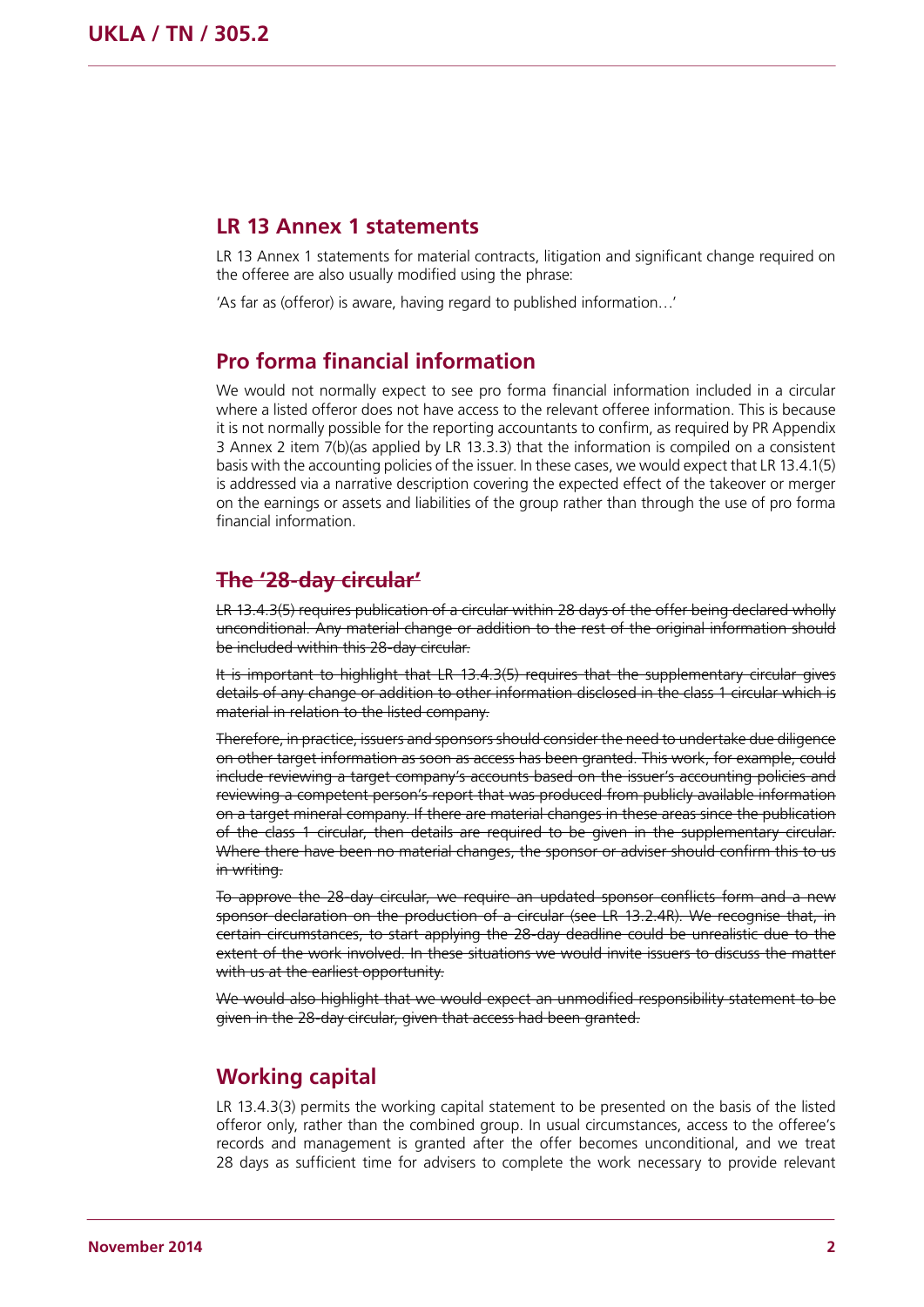combined group information. Therefore, LR 13.4.3(3) states that the combined working capital statement should be included in the '28-day circular' discussed above.

Since this 28-day circular may be published after the listing of relevant securities (in most cases, offeror consideration shares), we require the original circular to say the working capital will be available on a combined basis as soon as possible.

## **Revised offers**

Finally, we come to hostile or contested bid situations where shareholders have approved the original terms of the offer. If the offer terms are revised or consideration increased, LR 10.5.2 may require further shareholder approval if the revision or increase is material. If this occurs before the date of the general meeting, LR 10.5.4R may require a supplementary circular. We encourage the offeror's sponsors to contact us as soon as possible to discuss the circumstances in this situation.

Similarly, where a previously non-recommended offer becomes recommended – or where access to information is granted – please consult us as soon as possible to discuss timetable implications for approving the documents and what additional requirements will apply.

#### **Prospectuses**

The following items cover some of the typical issues we encounter in hostile and limited access situations under the Prospectus Rules:

## **Working capital statements**

PR Appendix 3 Annex 3 Item 3.1, which requires the issuer to make a statement regarding the sufficiency of working capital for the next 12 months from the date of a prospectus, presents a particular difficulty where issuers have limited (or no) access to non-public information on offeree companies. This statement would take into account the impact of any material acquisition by the issuer.

The ESMA update of the CESR recommendations (ESMA recommendations) state clearly that a working capital statement in a prospectus must be 'clean' or 'qualified' and the decision is 'binary'. In coming to a clean statement, paragraph 115 of the ESMA recommendations does not permit issuers to disclose in a prospectus any assumptions, sensitivities, risk factors or caveats to the statement. This is because adding such disclosures detracts from the value of the statement and, in effect, seeks to transfer risk to investors.

In making a working capital statement, issuers are required to take into account a wide range of variables and sensitivities that may affect an issuer's working capital over the following 12-18 months. This analysis also involves taking into account the impact of any material acquisitions.

In some hostile takeovers, offerors will be able to come to a clean working capital statement in compliance with paragraph 115 of the ESMA recommendations after following procedures normally used to support this confirmation, even though no access to non-public information on the offeree is given to offerors and their advisers. This will be possible because such an offeror will have comfortable financing headroom that can be used to support a clean statement, even though they cannot fully assess the offeree's current and future working capital requirements.

However, in other hostile takeovers, undertaking the normal procedures to support a clean confirmation on the sufficiency of working capital is not generally possible due to the limited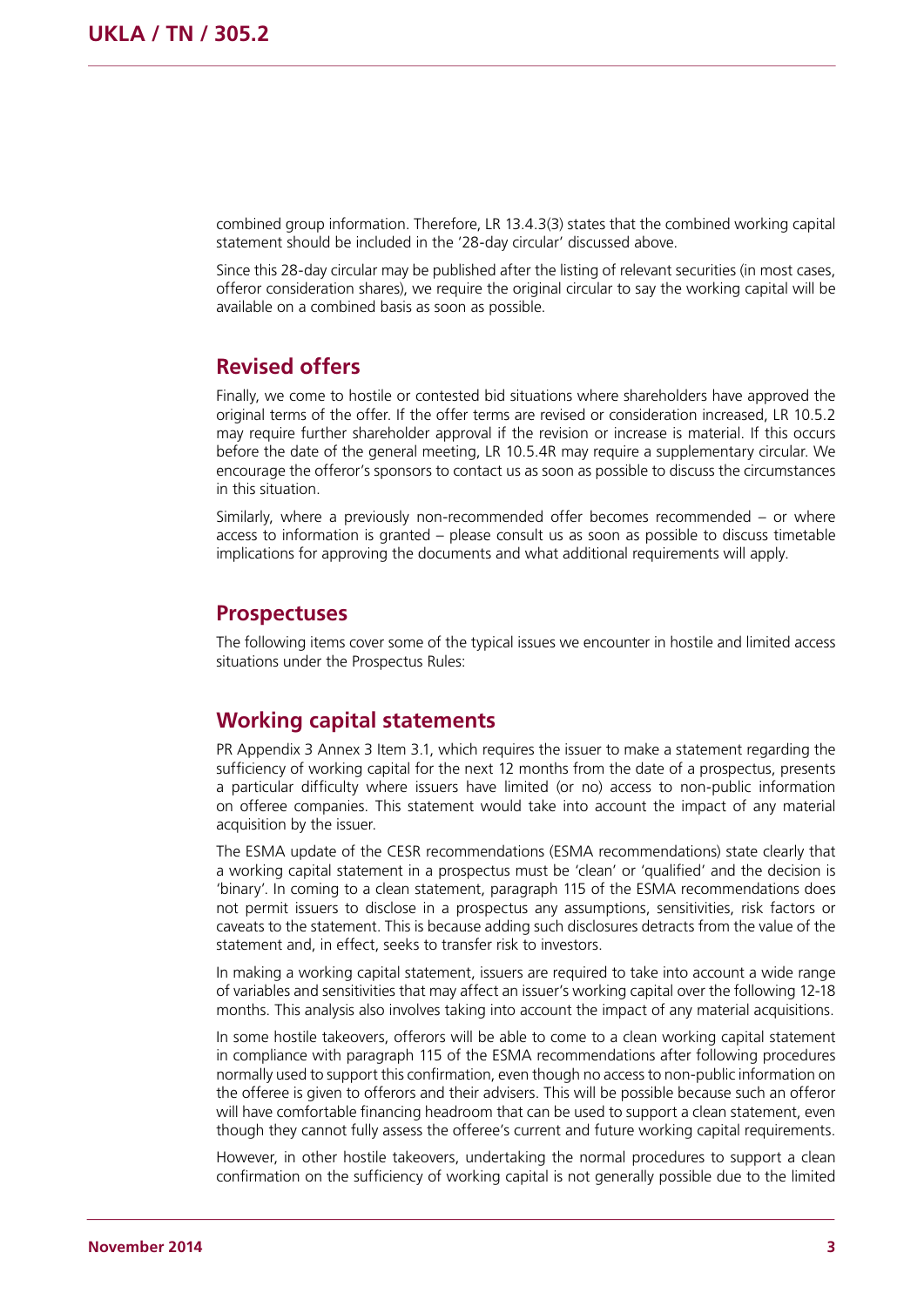access to information on the offeree. It has been brought to our attention that, in these cases, offerors cannot make a qualified statement confirming the offeror does not have sufficient working capital either. This is because an offeror will not know the underlying working capital position of the offeree, so this statement is potentially misleading.

Having considered this matter internally, we intend to take a purposive approach to the application of the Prospectus Directive (PD) in these circumstances, concluding that an offeror may either:

- Include a clean or qualified working capital statement complying strictly with the ESMA recommendations.
- State that the offeror is not able to undertake appropriate procedures to support a statement on the sufficiency of its working capital, when taking into account the acquisition. The reason for this must be given, i.e. the offeror does not have access to nonpublic information on the offeree that allows those procedures to be undertaken. Offerors would then be required to give a 12-month working capital statement on the offeror on an unenlarged group basis. It must be clear from this statement that the acquisition has not been taken into account. We would expect the prospectus to state that if the offeror is granted access by the offeree before the close of the offer and access is sufficient for the purpose of making an enlarged group statement, the offeror will produce a supplementary prospectus containing an updated enlarged group working capital statement.

## **Pro forma financial information**

As with our view on class 1 circulars, we would not normally expect to see pro forma financial information included in a prospectus where an offeror does not have access to the relevant offeree information. Once again, this is because it is not normally possible for the reporting accountants to confirm, as required by of PR Appendix 3 Annex 2 item 7(b) that the information is compiled on a consistent basis with the accounting policies of the issuer. In these cases, we would expect PR Appendix 3 Annex 1 item 20.2 to be addressed via a narrative description covering the expected effect of the takeover or merger on the earnings or assets and liabilities of the group, rather than through the use of pro forma financial information.

## **Responsibility statement**

As per PR 5.5.3, the directors and the company are required to take responsibility for the whole prospectus. This includes taking responsibility for information sourced from third parties. The PD does not provide for split-responsibility statements or any type of carve-out of responsibility. As such, the responsibility statement should track the wording PR Appendix 3 Annex 1 item 1.2 and Annex 3 item 1.2 and should not be modified to limit responsibility. In addition, issuers should be mindful of not including other disclosure in the document, which could be seen to qualify the responsibility statement.

## **Third party information**

As with the responsibility statement, the PR Appendix 3 Annex 1 item 23.2 wording regarding the reproduction of third party information should track the rule's wording. Issuers should be careful not to modify the wording to imply they are limiting or qualifying the responsibility statement.